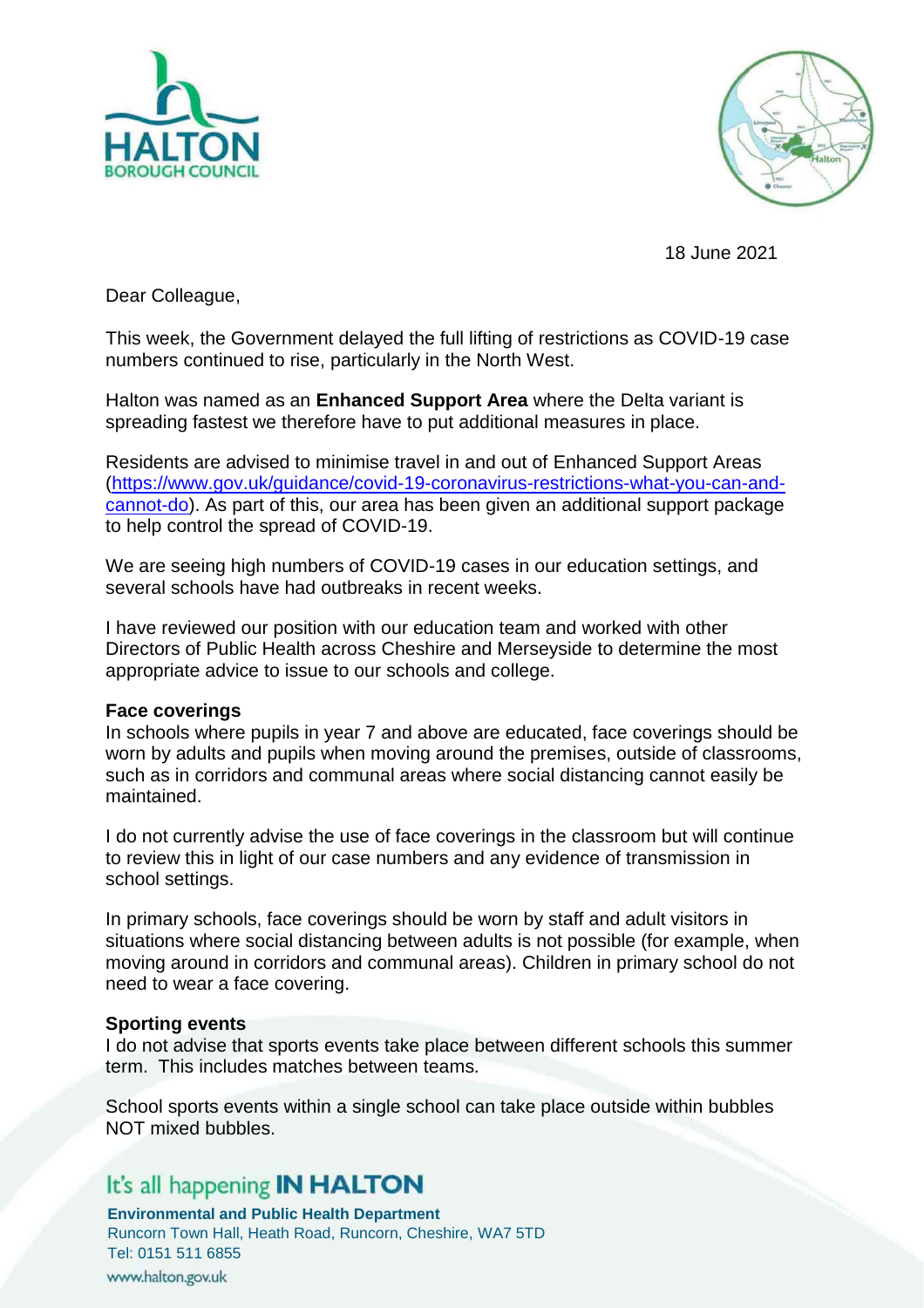School Sports Days should not allow spectators to attend. Nor should bubbles mix. And a risk assessment should be undertaken.

## **School trips**

I advise that school trips do not take place this summer. This includes both indoor and outdoor venues in Halton and in other areas across the North West and beyond.

### **Residential trips**

I advise against any residential trips this summer term.

### **Transition arrangements**

I advise that usual transition visits do not take place from early years to primary schools, from primary to secondary schools and from secondary to college. Virtual arrangements should be considered where practicable. Where visits are being offered, these need to be risk assessed and monitored, children should remain in their bubbles and these visits should occur outside of usual school opening hours to minimize risk.

Where children have specific vulnerabilities and a visit is required, these should be risk assessed, with additional measures put in place. Vulnerable children should ideally visit individually where possible or remain in their bubbles if not possible. .

### **Leavers' events**

Events in primary schools should remain on site and not allow visitors. Children should remain within their bubbles.

I advise that events in secondary schools be delayed until after restrictions are fully lifted – currently scheduled for 19<sup>th</sup> July 2021 but subject to change. Where on site events are planned, such as special assemblies, I advise that bubbles are not allowed to mix.

I understand that this advice will lead to disappointment and will be difficult for some but I believe it gives us the best chance of controlling our rising case numbers and returning to some normality during the next school year.

### **Other important measures**

- **Rapid lateral flow testing** is still important for picking up cases of COVID-19, but we need people who test positive or have symptoms to get a PCR test (that is sent to the lab for processing).
- I have been advised by Public Health England that we no longer need to request PCR testing of all contacts for single cases. However, my team will continue to recommend testing of contacts when two or more cases occur in the same bubble – please seek advice.